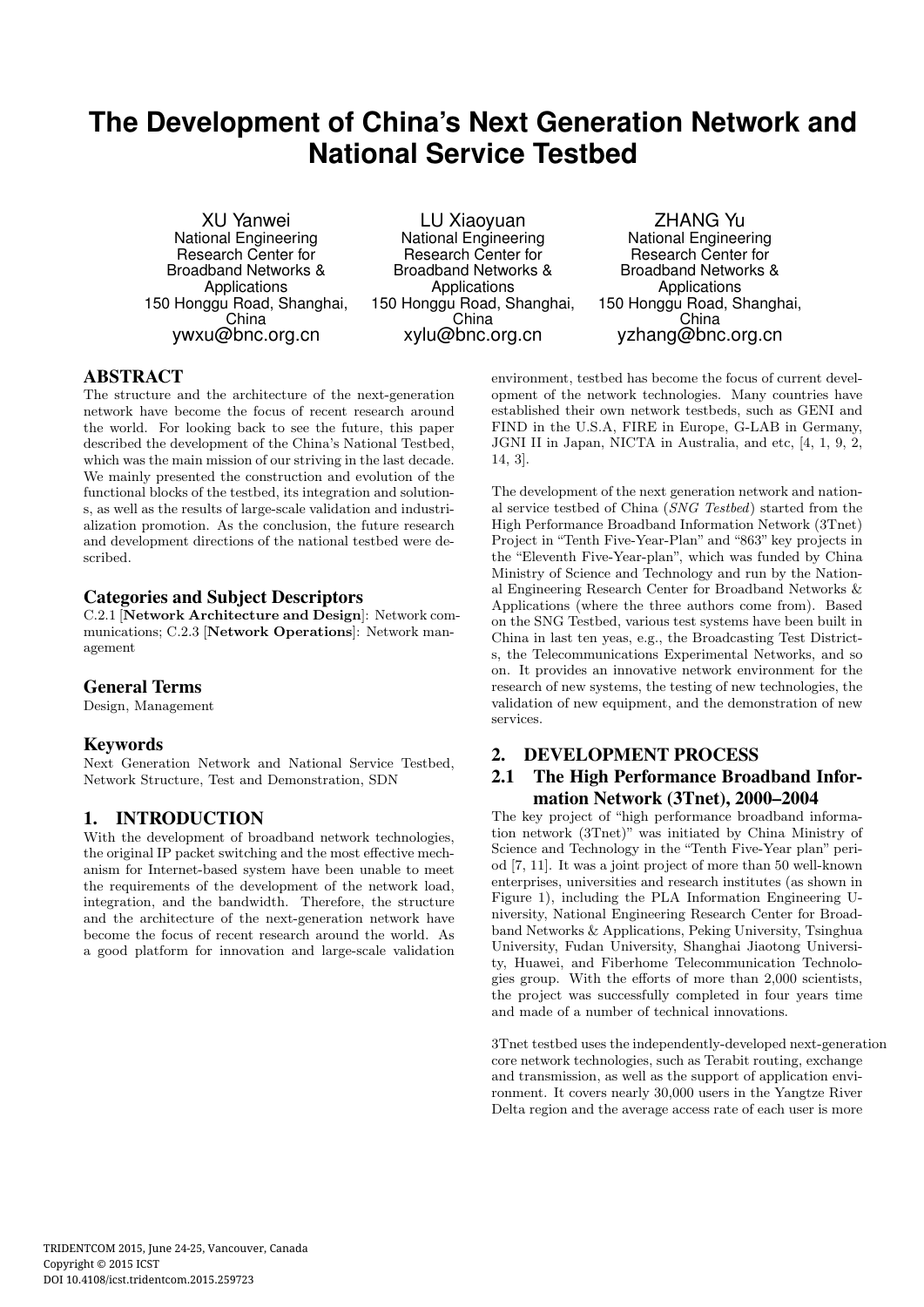than 40Mb/s, forming a testbed to provide broadband interactive services including high-definition video streaming services.



#### Figure 1: Topology of the High-Performance Broadband Information Network

The testbed covers 10,236 subscribers who are using FTTB + LAN in Shanghai Changning District. Apart from providing high-definition video services and broadband Internet access service, it also undertook research on the user's needs, behavior and consumption patterns. The testbed covers 1023 FTTH users in Shanghai's Pudong district, conducting test on the integration business model of telecommunication networks and broadcasting networks. It also contains 15000 users in Shanghai Jiaotong University, Zhejiang University and Nanjing University of Aeronautics and Astronautics, carrying study on LAN performance evaluation and largescale concurrent users testing. Besides, the testbed also includes a small number of pilot users from Tsinghua University, Peking University and Chinese Academy of Sciences, doing interoperability tests with CNGI network.

Based on the Super-flat tree network architecture constituted from MB-ASON and ACR, 3Tnet testbed can support broadcast, multicast and interactive services. From the aspect of transmission technology, the project developed highspeed optical transmitters, optical receivers, loop controllers and other key modules to achieve 40Gb/s DWDM systems and establishing the first domestic 3.2Tb/s DWDM optical transmission system from Shanghai to Hangzhou. From the aspect of optical switching technology, the project achieved Tbps ASON and burst multicast technology and the evolution from ASON to MB-ASON. We have studied quick switching connections of ASON and business-driven burst scheduling, achieving the capability of 1.28T at ASON node devices. On the routing technology, it supported IPV4/V6 dual stack protocol. Every node covered more than 60,000 users and the testbed supported IPTV services by multicast replication technology. Our achievements are widely recognized at home and abroad, and we won the InfoVision Award in Europe in 2006.

# 2.2 China's next generation broadcasting networks Shanghai demonstration network (NG-B) , 2008–2011

Based on 3Tnet core technology, the next generation broadcasting network Shanghai testbed began to be built from 2008 [15]. The network consists of three parts: broadcasting test area, telecommunication test area and private network test area, as depicted in Figure 2.

The broadcasting test area covers 100,000 users, including 50000 OCN users, 20,000 cable TV users from Pudong district and 30,000 cable TV users from Jiading district. The subscribers of the private test network are from six hospitals, 10 community health service centers and a community service station in Changning district. The private test network provides online medical information service for 10,000 users.

In order to meet the requirement of two-way transformation of digital TV from the operators, we took  $PON + EOC$  networking technology to reform the original HFC network in broadcasting test area. This transformation not only kept the original HFC network but also was compatible with the existing CMTS. 1:16 optical divide ratio was set in PON network. Each EOC covered 40 users and each user can exclusively enjoy 30M bandwidth rather than the original 2M shared bandwidth of CMTS. After the transformation was completed, the network launched a variety of interactive value-added services, including HD channels, VOD, broadband Internet access, and etc.

In the private network test area, we achieved the resource sharing of medical information among various medical institutions, providing two-way interactive capabilities of residents' health documents, and supporting high-speed transmission of a large amount of medical image and video information.



Figure 2: Topology of the NGB Testbed

The construction and testing of the NGB Shanghai testbed solved the disturbing problem when conducting fiber or Ethernet to the home. We proposed a broadband access solution by coaxial cable to the home using cable-bridge and produced EOC core equipment with 300M headend rate and achieved mass production. We successfully launched a highdefinition digital television and interactive services, successfully explored a technologically advanced and economically viable road for the construction and development of the nex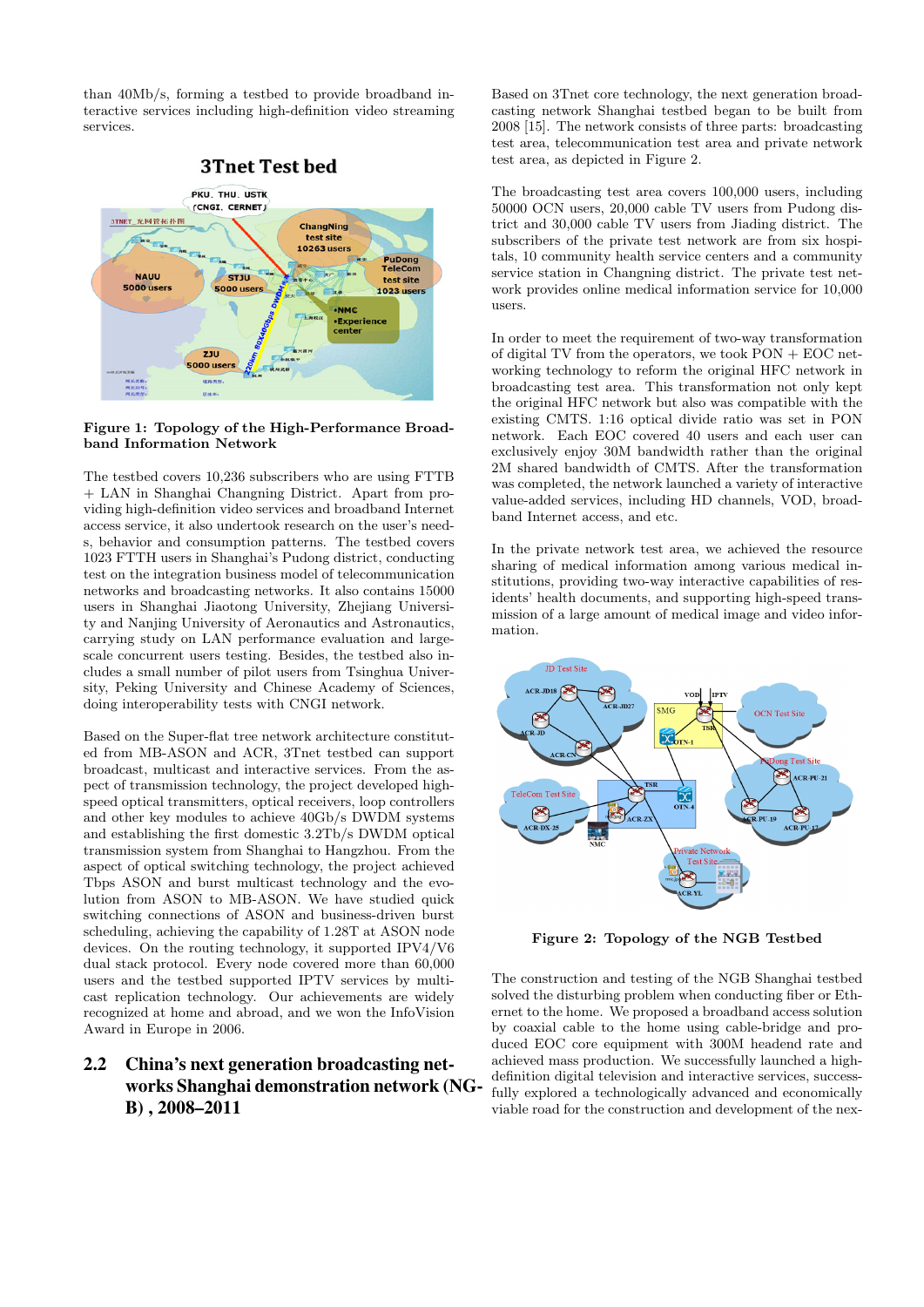t generation broadcasting network. The testbed promoted the industrialization of the China's next generation broadcasting network.

# 2.3 The next generation network and national service testbed, 2009–2013

The Next Generation Network and National Service Testbed, as shown in Figure 3, is based on 3TNet, broadcasting test area and telecommunication test network which were built in the "Tenth five year plan" period [8]. It covers 15 cities, including Shanghai, Zhejiang province, Jiangsu province, Anhui province, Guangdong province and Hainan province. The total length of the long-haul backbone links is more than 4000 kilometers. International gates are provided.



#### Figure 3: The Overall Structure of the Next Generation Network and National Service Testbed

One of the main tests carried out in the national testbed is the reconfigurable testbed trial (Figure 4). In the reconfigurable testbed, the optical devices are full-mesh connected and telecommunication service networks and broadcasting networks can be dynamically built based on the configuration policy and routing mode in the IP layer. Also, the transmission route of the telecommunications traffic, broadcasting traffic, congestion stream can be configured based on the policies. Telecommunication services and broadcasting networks can not only be setup separately but also be built at the same time. When they co-exist, the networks are overlapped and mutually independent.

This testbed provided an initial test and test environment for the Chinese communications industry, 863 projects and key projects. Large capacity optical networks and lots of key equipment such as flexible reconfigurable routers have been tested, validated and demonstrated in this testbed.

# 3. FUTURE DEVELOPMENT

Besides the SNG testbed, several other networks or testbeds are developed in China in recent years. For example, the Service-Oriented Future Internet Architecture (SOFI-A) [12] takes the internet as a collection of transport channels and as a service pool and users are not required to be aware of the physical locations. The China Environment for



Figure 4: Topology of the Reconfigurable Testbed

Network Innovations (CENI)  $[10]$  and ProgrammablE virtuAl Router pLatform  $(PEARL)$  [13] are planning to support many types of network experiments in parallel. The Future Internet iN novation Environment ( $FINE$ ) [5] aims to achieve an open experimental environment for new protocols (including the OpenFlow protocol), architectures and researches, etc. The primary objective of the Internet Innovation Union  $(III)$  [6] is to create a large-scale "future" internet & cutting-edge" technology-oriented experimental environment. It is expected that more innovative applications and research findings will be incubated on the "federal testbeds" platform, which was formerly known as Dragonlab.

The main differences among the SNG testbed and the above mentioned networks or testbeds (SOFIA, CENI, PEARL, FINE, IIU) are that the SNG testbed is built based on the NGB network, and its main purpose is to supply the network environment for broadcasting network and television services. In the future, the national testbed will be developed in two directions, namely SDN technology based data centers with virtual networks and 5G-based wired and wireless integrated test field.

Firstly, in order to meet the demand for the data exchange in large-scale data centers, we will study on the new generation ultra high-speed switching networks for achieving break through in key technologies, such as massive layer-2 software-defined networks, multi-tenant virtualized networks, data storage and integration networks, data migration oriented layer-2 traffic management, traffic visualized management and display. Besides, we will develop ultra high-speed TOR switches and short-range non-contact highspeed transmission core equipment. Large scale test of the new high-performance data centers will also be carried out. All these efforts will promote the demonstration of telecommunication IDC center, and accelerate industrial upgrading of broadband networks and green energy transformation development in Shanghai.

Secondly, the construction area of the wired and wireless field is located in Shanghai Pudong Science and Technology Park. Its planning area is about 5 square kilometers. It contains five bidirectional transmission base stations and two radio base stations. The targeted tests includes multi-channel heterogeneous spectrum aggregation experiments, and different-formats multi-channel wireless system